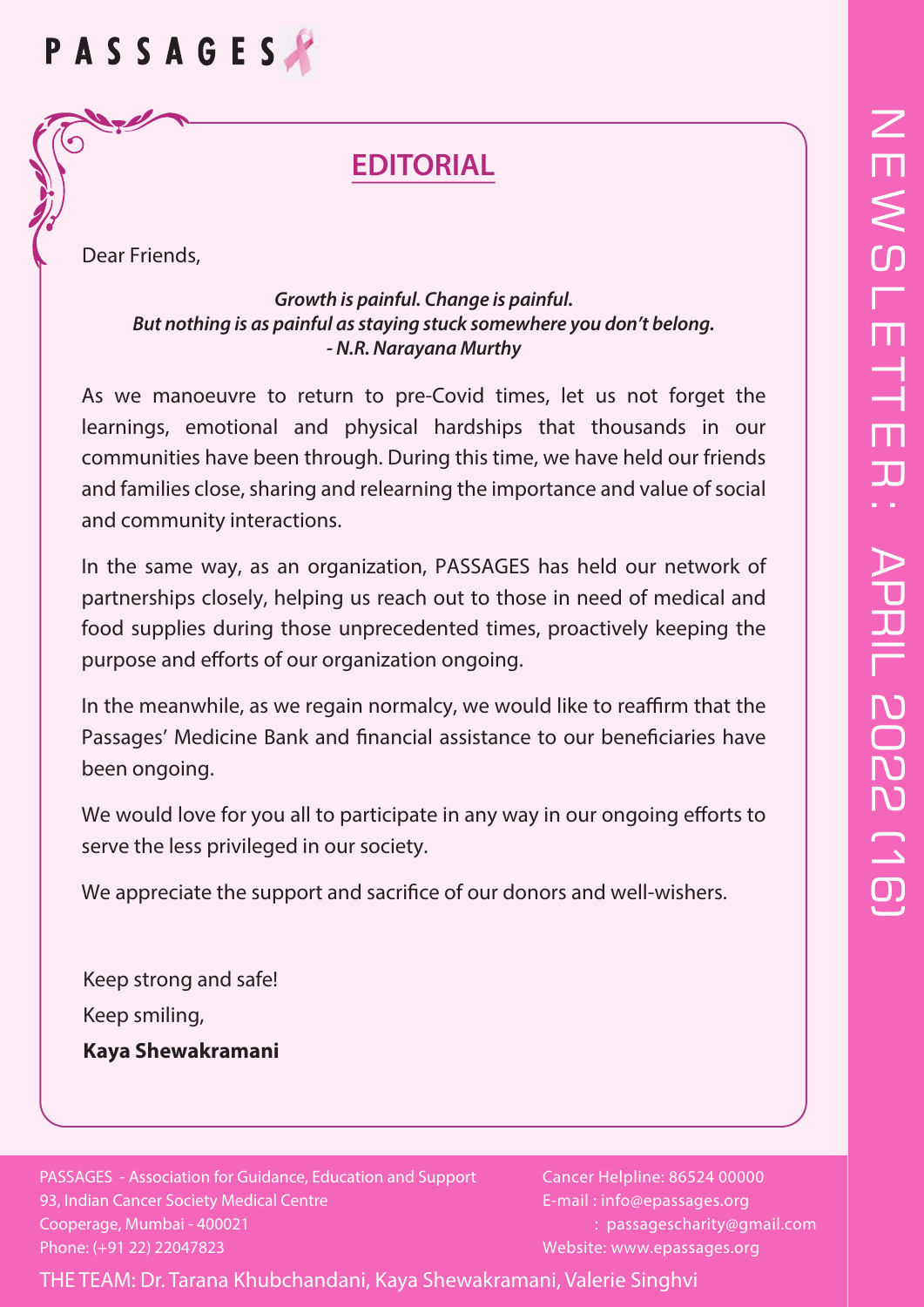# PASSAGES

### **CANCER HEALTH PROGRAMME**

#### **a) Medicine Bank**

We, at Passages, are still working in accordance with the Pandemic protocol and have been maintaining our regularity in distributing the chemotherapy tablets, Tamoxifen and Letroze to our Cama Hospital patients at our office. The number of patients to whom we distributed the chemotherapy tablets during the period of 1st April 2021 to 31st March 2022, was 279.

#### **b) Patient Appeals**

From Sept. 2021 to March 2022, we had extended financial aid to 5 patients as per our Cancer Health Programme's 'from illness to wellness' initiative to help them with their on-going cancer treatment. Two of them received more than a one-time assistance from us. This monetary assistance is offered after scrutiny of their medical treatment records and bills submitted; it varies and is scaled accordingly

PASSAGES - Association for Guidance, Education and Support 93, Indian Cancer Society Medical Centre Cooperage, Mumbai - 400021 Phone: (+91 22) 22047823

Cancer Helpline: 86524 00000 E-mail : info@epassages.org : passagescharity@gmail.com Website: www.epassages.org

THE TEAM: Dr. Tarana Khubchandani, Kaya Shewakramani, Valerie Singhvi